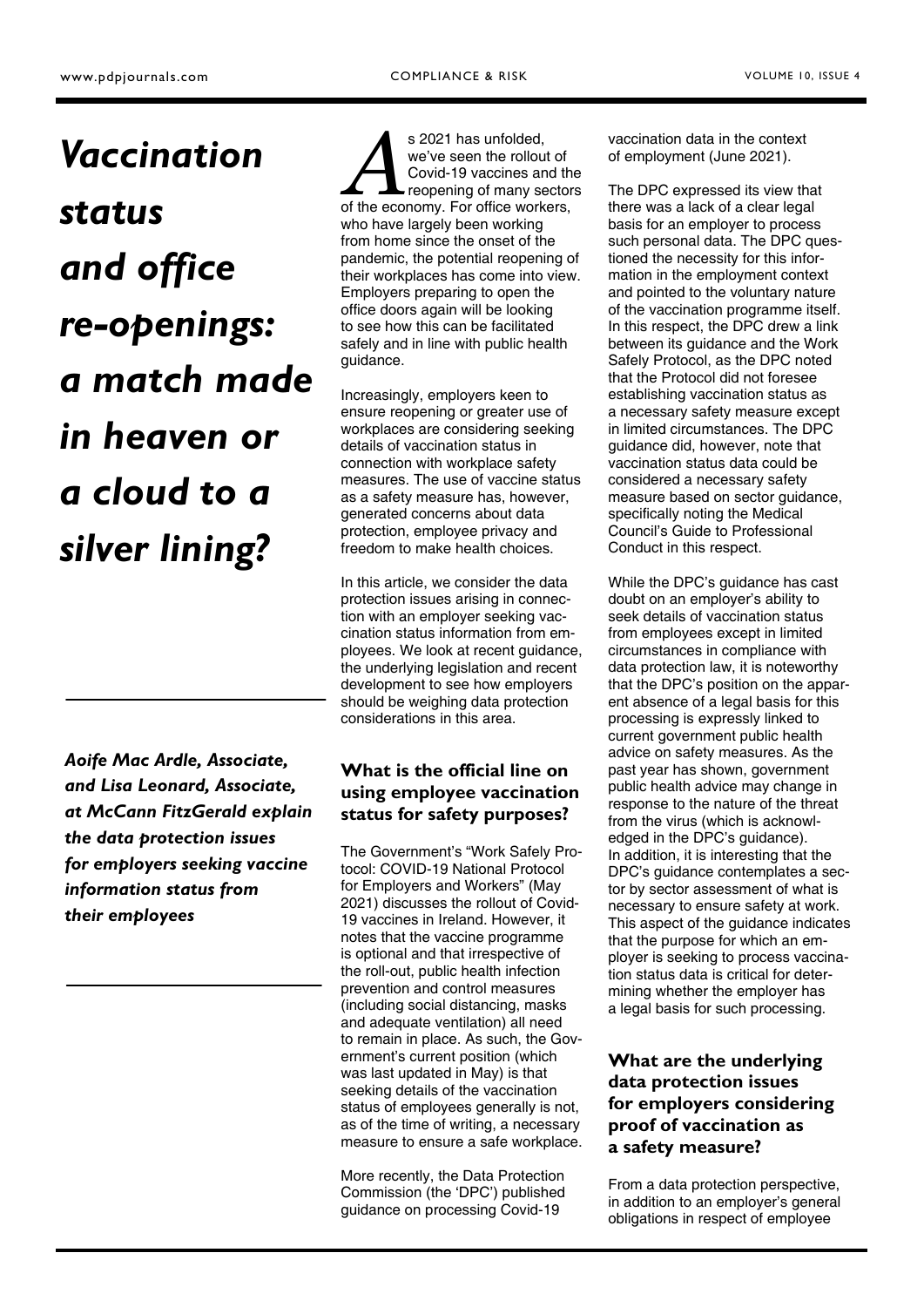<span id="page-1-0"></span>data processing (e.g. transparency requirements), there are four key areas for consideration when designing a return to office plan that might entail seeking vaccination status data from employees:

- Purpose of processing;
- Data minimisation and Article 5(1)(c) GDPR;
- Legal basis for processing and Article 6 GDPR; and
- Health data and Article 9 GDPR.

### **Purpose of processing**

As mentioned above, the purpose for which vaccination status data will be processed by an employer is central to any data protection analysis of this issue. Is it intended that vaccination status will

be used to determine who may or may not attend the workplace, what public health measures (such as social distancing) ought to be maintained, etc? The Work Safely Protocol, which currently states that public health measures ought to be maintained regardless of the vaccination rollout, will be an important consideration in this context.

### **Data minimisation and Article 5(1)(c) GDPR**

Article 5(1)(c) GDPR provides that processing must be limited to what is adequate, relevant and necessary for the purpose of processing. The key question for an employer considering seeking vaccination status from their employees to consider is whether this information would be necessary in connection with the purpose(s) for which the data will be used or are there other (less data intrusive) means of accomplishing this.

*"The key question for an employer considering seeking vaccination status from their employees to consider is whether this information would be necessary in connection with the purpose(s) for which the data will be used or are there other (less data intrusive) means of accomplishing this"* 

In circumstances where many employees have been working from home for lengthy periods, and where those who could not work from home have been relying on public health measures such as physical distancing, mask wearing and ventilation as safety measures (as recommended

> Safely Protocol), be addressed by any employer considering seeking details of vaccination are they seeking employer have good reasons for wishing to have more employees attend their workplace in safety that would be facilitated by obtaining vaccination status details? It may be the case that public health measures such as social distancing, mask wearing, ventilation etc. cannot be

relied on by themselves to maintain safe working environments and that obtaining vaccination status data would be an additional tool to be implemented for these purposes. Whatever the rationale might be, the onus will be on an employer to be able to identify why it is necessary to seek vaccination status details.

### **Legal basis for processing and Article 6 GDPR**

For any processing of personal data, Article 6(1) GPDR states that the processing is lawful only where one of the conditions listed in subsections (a) to (f) apply. For the purpose of seeking details of vaccination status in an employment context, the legal bases most likely to be relevant are that this is necessary for the purposes of legitimate interests pursued by the employer or consent.

Taking these in turn, Article  $6(1)(f)$  –

necessary for the purposes of legitimate interests pursued by the employer or a third party - would appear to be the most relevant legal basis. An employer is likely to have legitimate interests in connection with reopening or increasing the use of their 'ordinary' place of work and doing so in a way that is safe for people attending its premises. A key part of the analysis is for the employer to consider carefully their specific interest in physical attendance of employees. Until the pandemic ends, a general interest in full time attendance for all employees is unlikely to be sufficient as a legitimate interest.

The difficulty for employers, in common with the other legal bases. is that the processing must be necessary for the legitimate interests being pursued, so the interests must be specific and tailored. The challenge for employers considering relying on legitimate interests is that these must be balanced against the interests and fundamental rights and freedoms of the affected data subjects. It is likely that the interests being pursued will need to be substantial to ensure that they would not be overridden by employees' rights and freedoms in this context.

A potential alternative legal basis would be to seek consent of the employees, which overlaps with a relevant exemption under Article 9 GDPR discussed below. Consent under the GDPR needs to be freely given, which crucially requires a real ability for the employee to refuse to provide their consent.

Typically, consent is not relied upon in the employment context as the imbalance of power in the employment relationship makes it difficult to meet the standard required. This is specifically noted by the DPC in its guidance on vaccination status.

In order to meet this high threshold, where an employer is considering relying on consent as its legal basis for seeking vaccination status information, there would need to be a real alternative system in place to counteract this imbalance of power, so that employees who decline to provide the information are not effectively excluded or isolated from other staff *[\(Continued on page 8\)](#page-2-0)* 

in the Work a question to status is why it now? Does the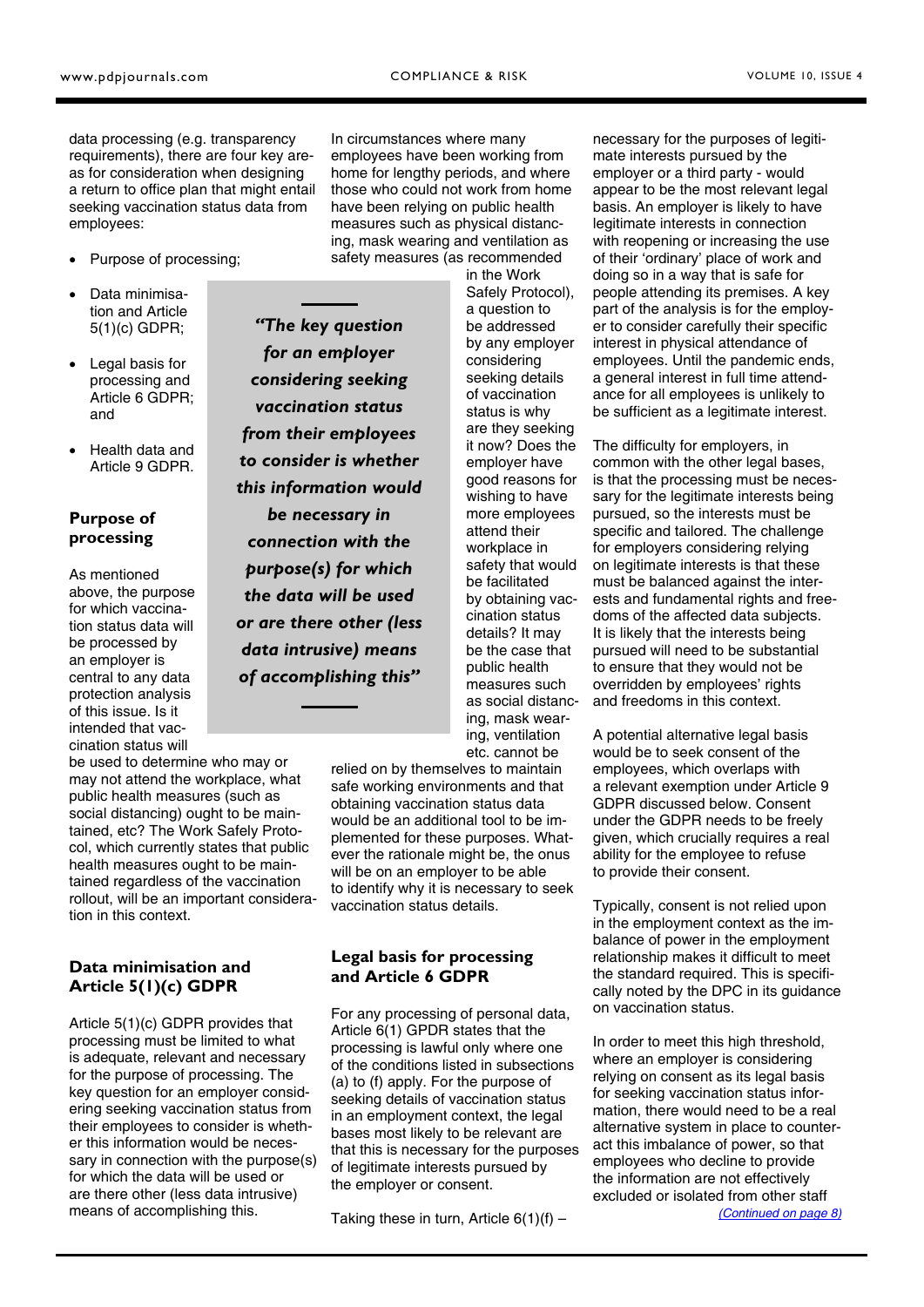#### <span id="page-2-0"></span>*[\(Continued from page 7\)](#page-1-0)*

members. Even if there was, reliance on consent might be vulnerable to challenge on the basis that it could not properly be regarded as having been freely given.

#### **Health data and Article 9 GDPR**

Article 9(1) GDPR provides that data concerning health should not generally be processed unless one of the exemptions contained in Article 9(2) GDPR applies.

An individual's vaccination status in respect of a particular disease would constitute health data, so employers would need to be able to identify an exemption under Article 9(2) to process it. At the present time, the exemptions most likely to be relevant for employers are explicit consent (Article 9(2)(a)), necessity for employment obligations (Article 9(2)(b)) and necessity for assessment of working capacity of an employee (Article 9(2) (h)). If the public health situation were to become grave, necessity for reasons of public interest in the area of public health (Article 9(2)(i)) or necessity for reasons of substantial public interest (Article 9(2)(g)) could also come into play.

With respect to the explicit consent exemption, Article 9(2)(a) requires that the consent is explicit, which implies a higher standard of consent than that required under Article 6(1). Again, the existence of a real alternative to providing vaccination status to the employer will be important to the validity of any consent under the GDPR. The employee must have a genuine ability to say no to the processing operation. Where employees feel pressured into saying yes due to a lack of alternative options, the consent will not meet the standard required.

With respect to Article 9(2)(b), this exemption concerns obligations of the employer in the field of employment law. As regards vaccination status data, there is an argument that the employer's duties under the Safety, Health and Welfare at Work Act 2005 may require the collection of this information to ensure a safe place of work. The potential weakness in relying on this exemption is that collection of vaccination status data is not a specific requirement of employment law (as yet). Instead, the employer would be relying on its requirement to conduct a safety assessment, which is legally required, as its basis for seeking vaccination status data, if the collection of such data was properly considered to be necessary for the purpose of the safety assessment. Different views could be taken on whether this would be sufficient to meet the requirements of Article 9(2) (b), in light of the sensitive nature of the data processed.

With respect to Article 9(2)(h), this exemption relates to assessment of the working capacity of an employee, which in this case is whether they can safely attend the office. As outlined above in the discussion about 'necessity' and data minimisation, it will be important for an employer to consider the capacity of the employee vis-à-vis their work and whether they are carrying out work that must necessarily be performed in the office environment. Where the work could be performed from home, it may not be possible to rely on this exemption, as vaccination status would not be relevant to consider the working capacity of an employee who could work from home.

# **Could the Digital COVID Certificate be used to ensure a safe office work environment?**

Since the EU Digital COVID Certificate is being used in connection with facilitating the reopening of indoor dining, questions have arisen as to whether it could also be used in connection with reopening of office work environments. It seems unlikely, however, that this could arise without substantial new legislation facilitating it.

This Digital COVID Certificate was formally introduced by Regulation (EU) 2021/953 (the 'Regulation') and has been operating in Ireland with respect to travel since 19 July 2021. Under the Health (Amendment No. 2) Act 2021 (the 'Health Amendment Act'), the Irish legislature has enabled

it to be used as evidence of vaccination or recovery from Covid-19 for the purposes of determining who may be permitted to access indoor service in bars and restaurants since 26 July 2021.

#### **What is the Digital COVID Certificate?**

The Digital COVID Certificate consists of three possible certificates:

- Vaccination certificates;
- Test certificates; and
- Recovery certificates (demonstrating recovery from Covid-19 within the previous 180 days).

In line with the principle of data minimisation, the Digital COVID Certificate only contains personal data strictly necessary for the purpose of facilitating the exercise of the right to free movement, and the specific data fields are set out in the Regulation.

#### **What is the legal framework around it?**

Article 10(2) sets out the limited scope for the Digital COVID Certificate, stating its use shall only be to "facilitate the exercise of the right of free movement within the Union during the COVID-19 pandemic", which is also stated in the Regulation's recitals.

These recitals note that Member States may process the personal data contained in the Digital COVID Certificate for other purposes, provided that the legal basis for the processing of such data for other purposes is provided for in national law. Any such national law must comply with data protection law, and the principles of effectiveness, necessity and proportionality, and "should contain provisions clearly identifying the scope and extent of the processing, the specific purpose involved, the categories of entity that can verify the certificate as well as the relevant safeguards to prevent discrimination and abuse, taking into account the risks to the rights and freedoms of data subject".